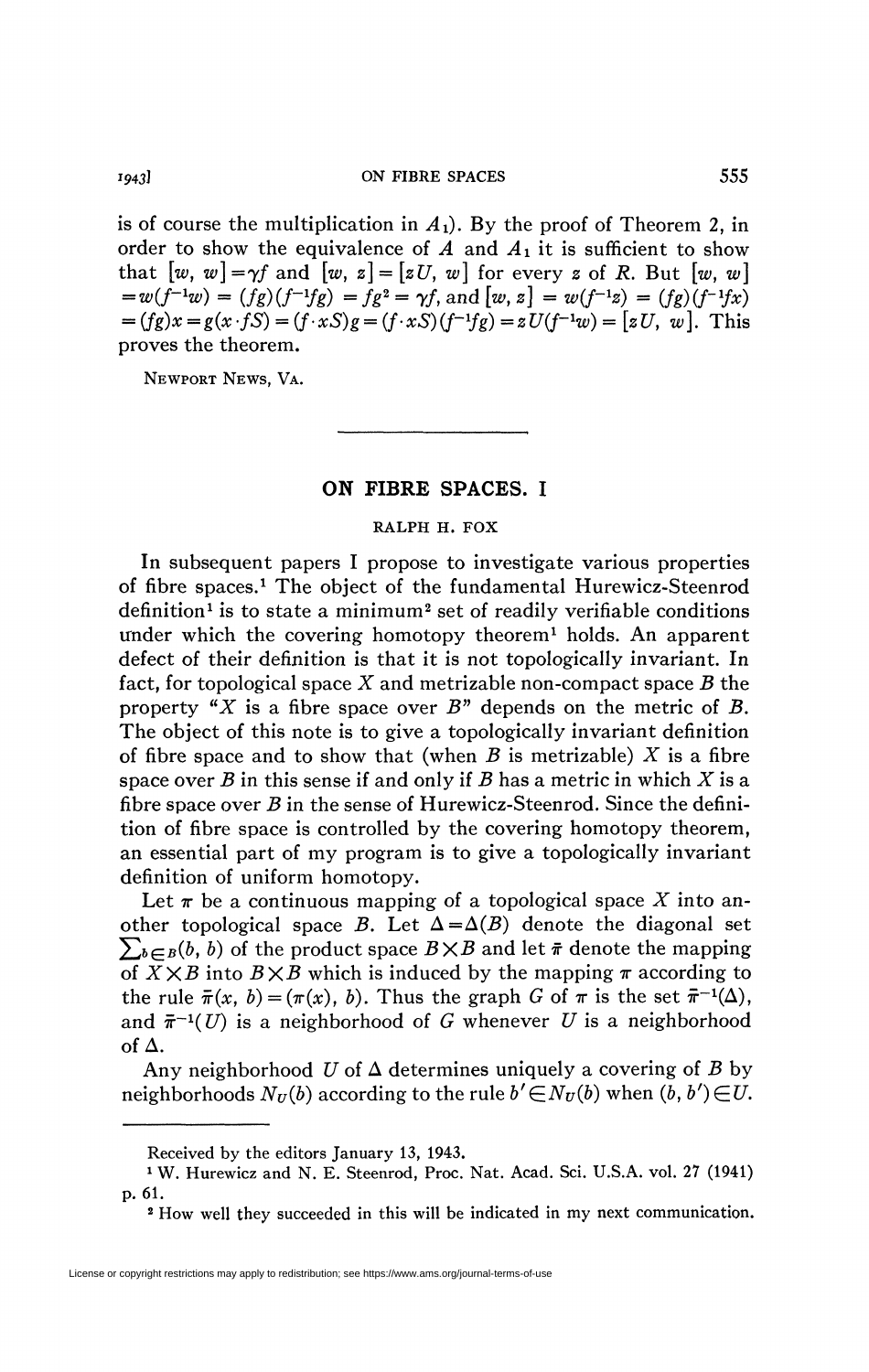However not every covering of *B* by neighborhoods need arise in this fashion—although the star neighborhoods of any open covering of *B*  may always be so generated.

A *slicing function*  $\phi$  for  $\pi$  is any continuous mapping defined over  $\bar{\pi}^{-1}(U)$  for some neighborhood U of  $\Delta$ , with values in X, which satisfies the conditions

$$
\pi\phi(x, b) = b,
$$
  

$$
\phi(x, \pi(x)) = x,
$$

whenever  $\phi$  is defined. I shall call  $\pi$  a *fibre mapping* relative to U if it has a slicing function defined over  $\bar{\pi}^{-1}(U)$ . If  $\pi$  is a fibre mapping I shall say that X is a *fibre space* over the subset  $\pi(X)$  of B. Since U is a neighborhood of  $\Delta$ ,  $\pi(X)$  is open and closed in B.

This new definition is equivalent to the old one if the base space is compact metric (so that the Hurewicz-Steenrod definition is topologically invariant in this case). In fact, for metric space *B*, let  $\sigma_{\epsilon}$  denote that neighborhood of  $\Delta$  which determines the covering of  $\beta$  by  $\epsilon$ -spheres. Clearly X is a fibre space (relative to  $\pi$ ) over the metric space  $\pi(X)$  in the sense of Hurewicz-Steenrod if and only if  $\pi$  has a slicing function defined over  $\bar{\pi}^{-1}(\sigma_{\epsilon})$  for some  $\epsilon > 0$ . Hence, if  $\pi$  is a *fibre mapping and*  $\pi(X)$  *is compact metrizable then* X *is a fibre space over*  $\pi(X)$  in the sense of Hurewicz-Steenrod no matter how  $\pi(X)$  is *metrized.* 

Now let *B* denote an arbitrary metrizable space, let *U* be a neighborhood of  $\Delta$  and let  $\pi$  be a fibre mapping whose slicing function is defined over  $\bar{\pi}^{-1}(U)$ . For simplicity, assume also that  $\pi(X) = B$ . To show that *X* is a fibre space in the sense of Hurewicz-Steenrod when *B* is properly metrized it is clearly sufficient to so metrize *B* that  $\sigma_{\epsilon} \subset U$  for some  $\epsilon > 0$ .

LEMMA.<sup>3</sup> If B is metrizable and U is an open neighborhood of  $\Delta(B)$ *then B can be so metrized that*  $\sigma_1 \subset U$ .

Choose any random metric *d* for *B.* Since *BXB* is metric, hence normal, it is possible to define a continuous function  $f \in [0, 1]^{B \times B}$ such that

$$
f(b, b_0) = \begin{cases} 0 & \text{when} \quad (b, b_0) \in \Delta, \\ 1 & \text{when} \quad (b, b_0) \in B \times B - U. \end{cases}
$$

Let  $\phi$  denote the (continuous) mapping  $b \rightarrow f_b$ , where  $f_b(b_0) = f(b, b_0)$ .

<sup>3</sup> This proof is modelled after a proof in André Weil, *Sur les espaces à structure uniforme et sur la topologie générale,* Actualités Scientifiques et Industrielles, no. 551, 1938, p. 15.